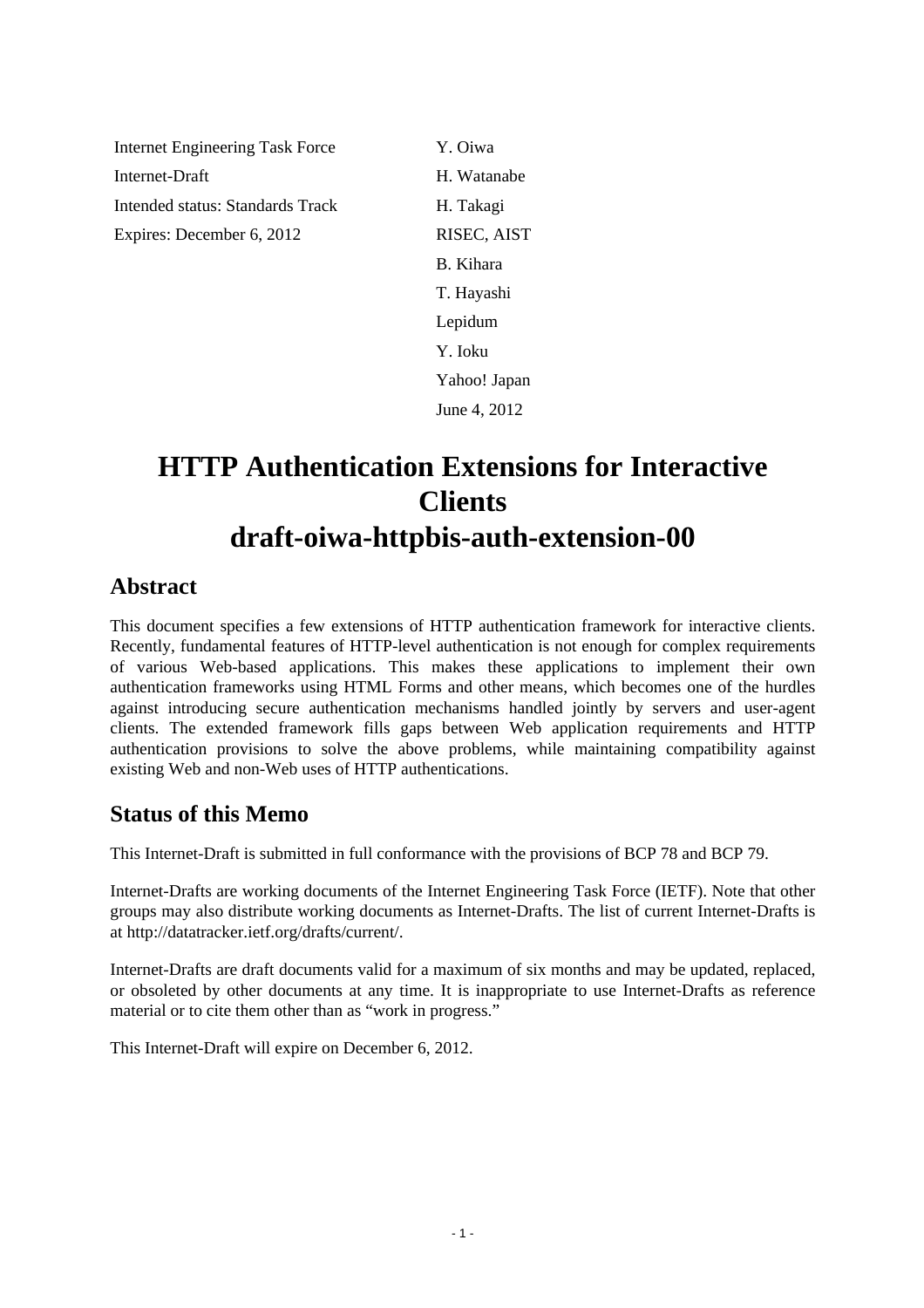## **Copyright Notice**

Copyright (c) 2012 IETF Trust and the persons identified as the document authors. All rights reserved.

This document is subject to BCP 78 and the IETF Trust's Legal Provisions Relating to IETF Documents (http://trustee.ietf.org/license-info) in effect on the date of publication of this document. Please review these documents carefully, as they describe your rights and restrictions with respect to this document. Code Components extracted from this document must include Simplified BSD License text as described in Section 4.e of the Trust Legal Provisions and are provided without warranty as described in the Simplified BSD License.

## **Table of Contents**

- [1.](#page-1-0) Introduction
	- [1.1.](#page-2-0) Terminology
- [2.](#page-2-1) Definitions
	- [2.1.](#page-2-2) Terms for describing authentication protocol flow
	- [2.2.](#page-4-0) Syntax Notation
- [3.](#page-5-0) Optional Authentication
- [4.](#page-6-0) Authentication-Control header
	- [4.1.](#page-6-1) Auth-style parameter
	- [4.2.](#page-7-0) Location-when-unauthenticated parameter
	- [4.3.](#page-8-0) No-auth parameter
	- [4.4.](#page-8-1) Location-when-logout parameter
	- [4.5.](#page-9-0) Logout-timeout
- [5.](#page-9-1) Usage examples (informative)
	- [5.1.](#page-9-2) Example 1: a portal site
		- [5.1.1.](#page-9-3) Case 1: a simple application
		- [5.1.2.](#page-10-0) Case 2: specific action required on log-out
		- [5.1.3.](#page-10-1) Case 3: specific page displayed before log-in
	- [5.2.](#page-10-2) Example 2: authenticated user-only sites
	- [5.3.](#page-11-0) When to use Cookies
	- [5.4.](#page-11-1) Parallel deployment with Form/Cookie authentications
- [6.](#page-11-2) Methods to extend this protocol
- [7.](#page-12-0) IANA Considerations
- [8.](#page-12-1) Security Considerations
- [9.](#page-12-2) References
	- [9.1.](#page-12-2) Normative References
	- [9.2.](#page-13-0) Informative References

Appendix A. (Informative) Applicability of features for each messages

[Appendix B.](#page-13-1) (Informative) Draft Notes

[Appendix C.](#page-14-0) (Informative) Draft Change Log

- [C.1.](#page-14-1) Changes in HttpBis revision 00
- [C.2.](#page-14-2) Changes in revision 02
- [C.3.](#page-14-3) Changes in revision 01
- [C.4.](#page-14-4) Changes in revision 00
- <span id="page-1-0"></span>[§](#page-14-5) Authors' Addresses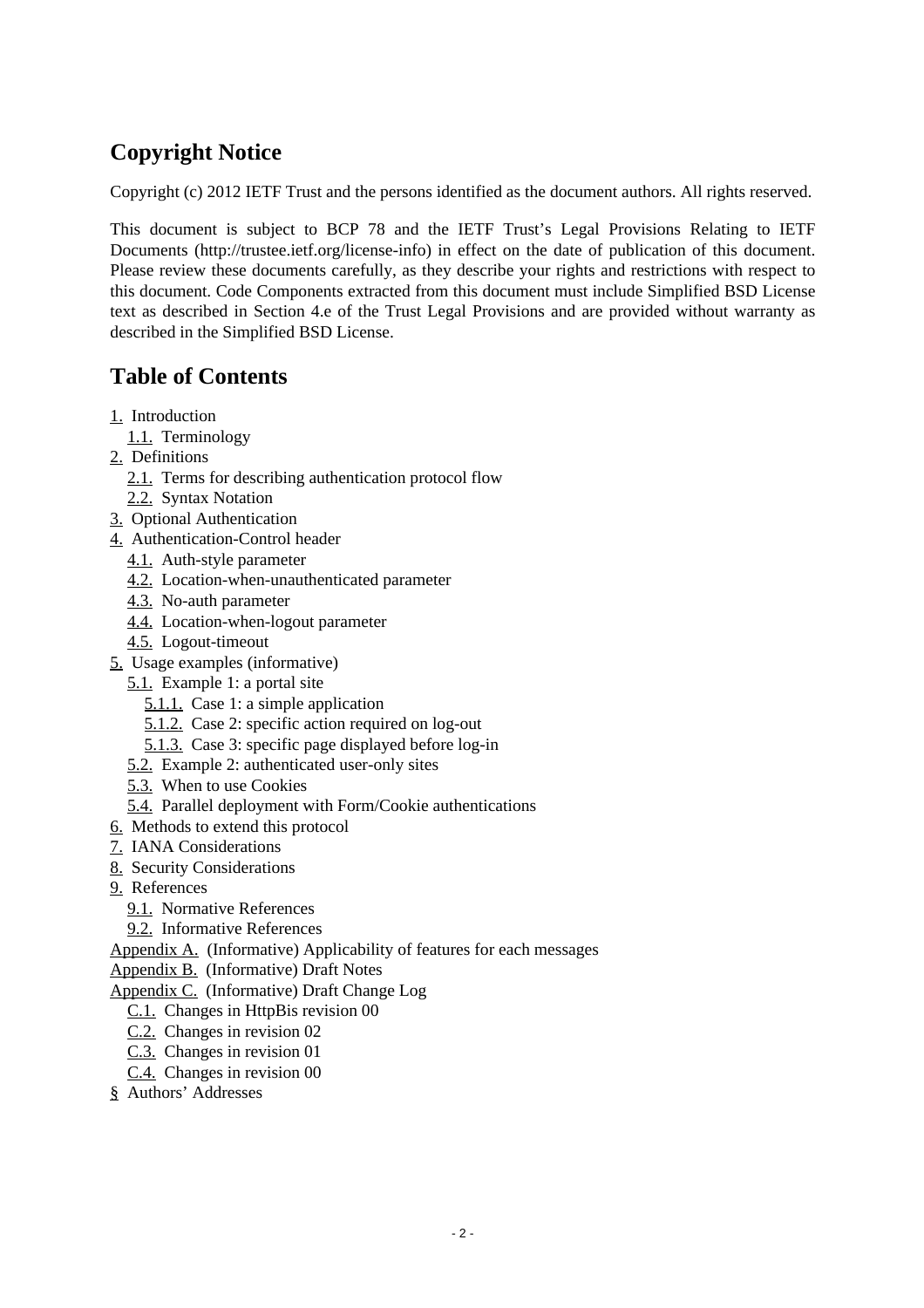## **1. Introduction**

The document proposes several extensions to the current HTTP authentication framework, to provide enough functionality comparable with current widely-used form-based Web authentication. A majority of the recent Web-sites on the Internet use custom application-layer authentication implementations using Web forms. The reasons for these may vary, but many people believe that the current HTTP Basic (and Digest, too) authentication method does not have enough functionality (including a good-feeling user interfaces) to support most of realistic Web-based applications. However, the method is very weak against phishing and other attacks, because the whole behavior of the authentication is controlled from the server-side applications. This makes it really hard to implement any cryptographically strong authentication mechanisms into Web systems. To overcome this problem, we need to "modernize" the HTTP authentication framework so that better client-controlled secure methods can be used with Web applications. The extensions proposed in this document include:

- non-mandatory, optional authentication on HTTP [\(Section 3\)](#page-5-0),
- log out from both server and client side [\(Section 4\)](#page-6-0), and
- finer control for redirection depending on authentication status [\(Section 4\)](#page-6-0).

[I-D note: These extensions are initially proposed as a part of [\[I-D.oiwa-http-mutualauth\].](#page-13-2) However, since these functionalities might possibly be useful in combination even with other authentication schemes, the extensions were separated from the original document as this independent draft.]

#### <span id="page-2-0"></span>**1.1. Terminology**

The key words "MUST", "MUST NOT", "REQUIRED", "SHALL", "SHALL NOT", "SHOULD", "SHOULD NOT", "RECOMMENDED", "NOT RECOMMENDED", "MAY", and "OPTIONAL" in this document are to be interpreted as described in [\[RFC2119\].](#page-13-2)

The terms "encouraged" and "advised" are used for suggestions that do not constitute "SHOULD"-level requirements. People MAY freely choose not to include the suggested items regarding [\[RFC2119\],](#page-13-2) but complying with those suggestions would be a best practice; it will improve the security, interoperability, and/or operational performance.

This document distinguishes the terms "client" and "user" in the following way: A "client" is an entity understanding and talking HTTP and the specified authentication protocol, usually computer software; a "user" is a (usually natural) person who wants to access data resources using "a client".

## <span id="page-2-1"></span>**2. Definitions**

#### <span id="page-2-2"></span>**2.1. Terms for describing authentication protocol flow**

HTTP Authentication defined in [\[I-D.ietf-httpbis-p7-auth\]](#page-12-3) may involve with several pairs of HTTP requests/responses. Throughout this document, the following terms are used to categorize those messages: for requests,

- A non-authenticating request is a request not attempting any authentication: a request without any Authorization header.
- An authenticating request is the opposite: a request with an Authorization header.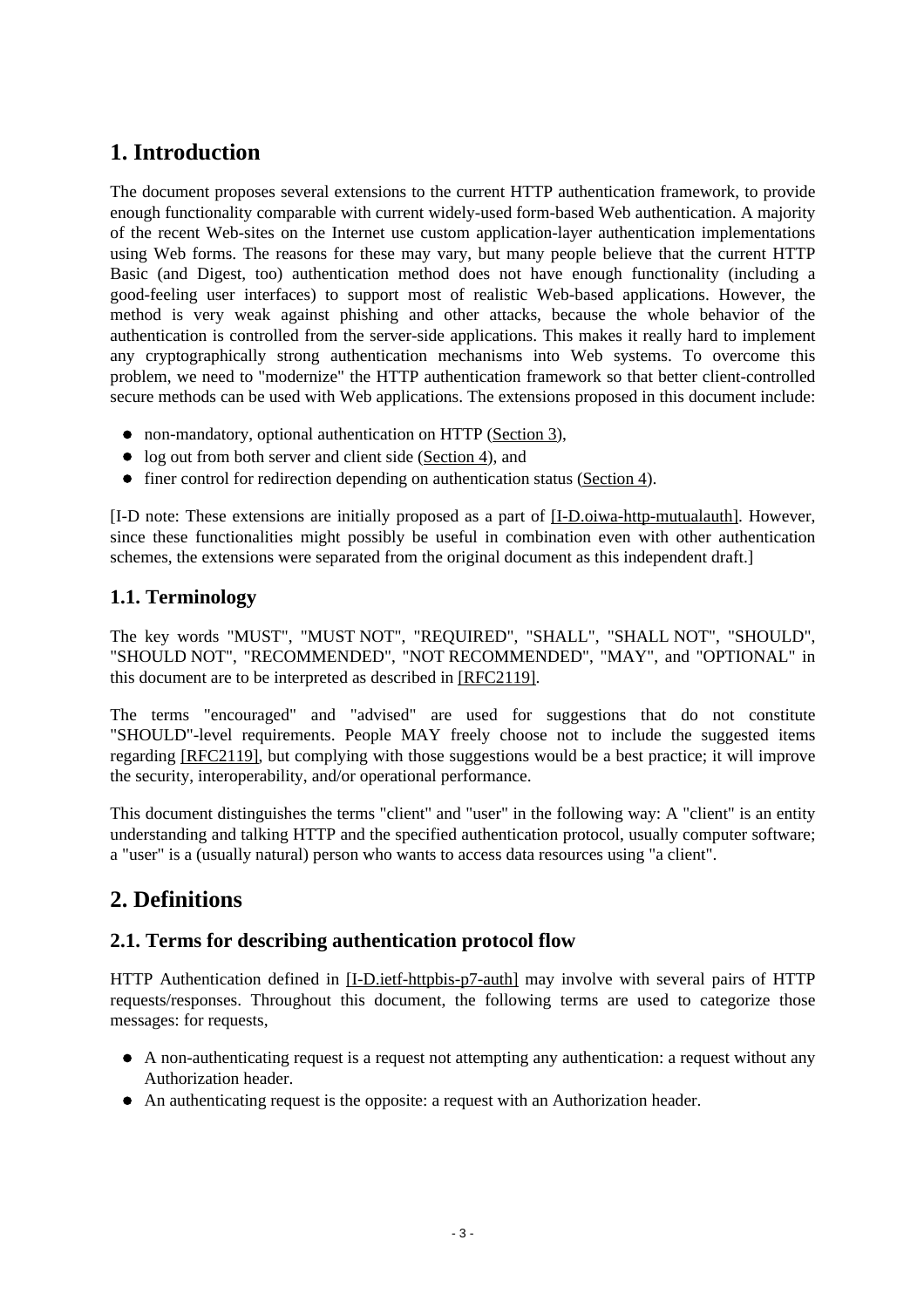For responses,

1) A non-authenticated response:

is a response which does not involve with any HTTP authentication. It may not contain any WWW-Authenticate or Authentication-Info header.

Servers send this response when the requested resource is not protected by HTTP authentication mechanisms. In context of this specification, not-authentication-related negative responses (e.g. 403 and 404) are also considered as non-authenticated responses.

(See note on successfully-authenticated responses below for some ambiguous cases.)

2) An authentication-initializing response:

is a response which requires or allows clients to start authentication attempts. Servers send this response when the requested resource is protected by HTTP authentication mechanism, and the request meets one of the following cases:

- The request is non-authenticating request, or
- The request contained an authentication trial directed to the protection space (realm) other than the server's expected one.

The server will specify the protection space for authentication in this response.

Upon reception, the client's behavior is further divided to two possible cases.

- If the client may have no prior knowledge on authentication credentials (e.g. a user-name and a password) related to the requested protection space, the protocol flow terminates and the client will ask the user to provide authentication credentials,
- On the other hand, if client already have an enough credentials for authentication to the requested protection space, the client will automatically send an authenticating request. Such cases often occur when the client did not know beforehand that the current request-URL requires an authentication.
- 3) A successfully-authenticated response:

is a response for an authenticating request meaning that the authentication attempt was granted. (Note: if the authentication scheme used does not use an Authentication-Info header, it may be indistinguishable from a non-authenticated response.)

4) An intermediate authenticating response:

is a response for an authenticating request which requires some more reaction by the client software without involving users. Such a response is required when an authentication scheme requires two or more round-trip messages to perform authentication, or when an authentication scheme uses some speculative short-cut method (such as uses of cached shared secrets) and it failed.

5) A negatively-authenticated response:

is a response for an authenticating request which means that the authentication attempt was declined and can not continue without another authentication credential. Clients typically erase memory of the currently-using credentials and ask the user for other ones.

Usually the format of these responses are as same as the one for authentication-initializing responses. Client can distinguish it by comparing the protection spaces contained in the request and in the response.

<span id="page-3-0"></span>[Figure 1](#page-3-0) shows a state diagram of generic HTTP authentication with the above message categorization. Note that many authentication schemes uses only a subset of the transitions described on the diagram. Labels in the figure show the abbreviated names of response types.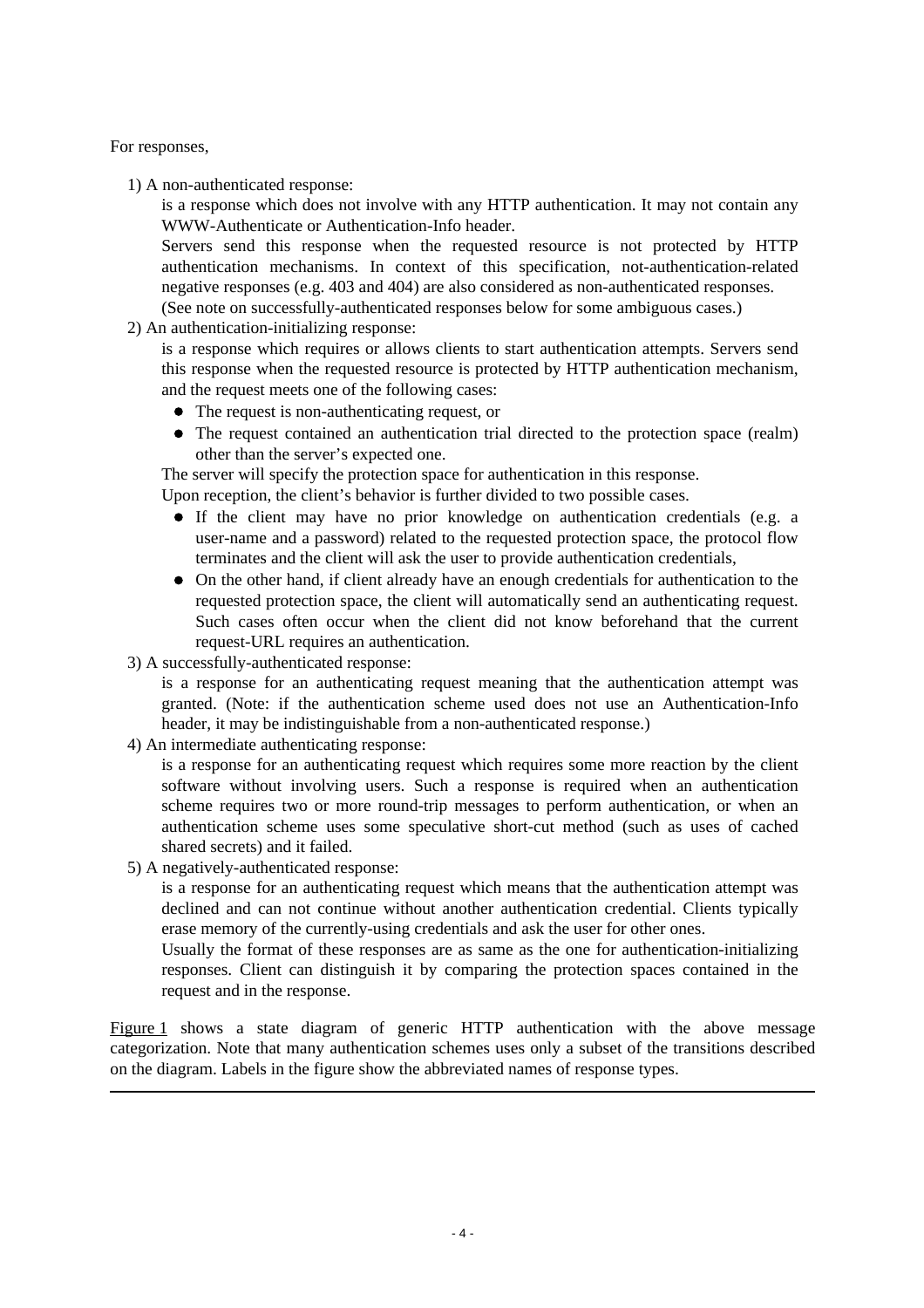

 **Figure 1: Generic state diagram for HTTP authentication** 

Note: (\*1) For example, "Digest" scheme requires server-provided nonces to construct client-side challenges.

(\*2) In "Basic" and some others, this cannot be distinguished from a successfully-authenticated response.

#### <span id="page-4-0"></span>**2.2. Syntax Notation**

This specification uses an extended BNF syntax defined in [\[I-D.ietf-httpbis-p1-messaging\].](#page-12-3) The following syntax definitions are quoted from [\[I-D.ietf-httpbis-p1-messaging\]](#page-12-3) and [\[I-D.ietf-httpbis-p7-auth\]:](#page-12-3) auth-scheme, quoted-string, auth-param, SP, header-field, and challenge. It also uses the convention of using header names for specifying syntax of header values.

Additionally, this specification uses the following syntax elements following syntax definitions as a refinement for token and the righthand-side of auth-param in [\[I-D.ietf-httpbis-p7-auth\].](#page-12-3) (Note: these definitions are consistent with those in [\[I-D.oiwa-http-mutualauth\].](#page-13-2))

| bare-token      | $= 1*(8x30-39 / 8x41-5A / 8x61-7A / "-" / "")$     |
|-----------------|----------------------------------------------------|
| extension-token | $= "-" bare-token 1*(-". "bare-token)$             |
| extensive-token | = bare-token / extension-token                     |
| integer         | ; no leading zeros<br>$= "0" /$ (%x31-39 *%x30-39) |

 **Figure 2: the BNF syntax for common notations**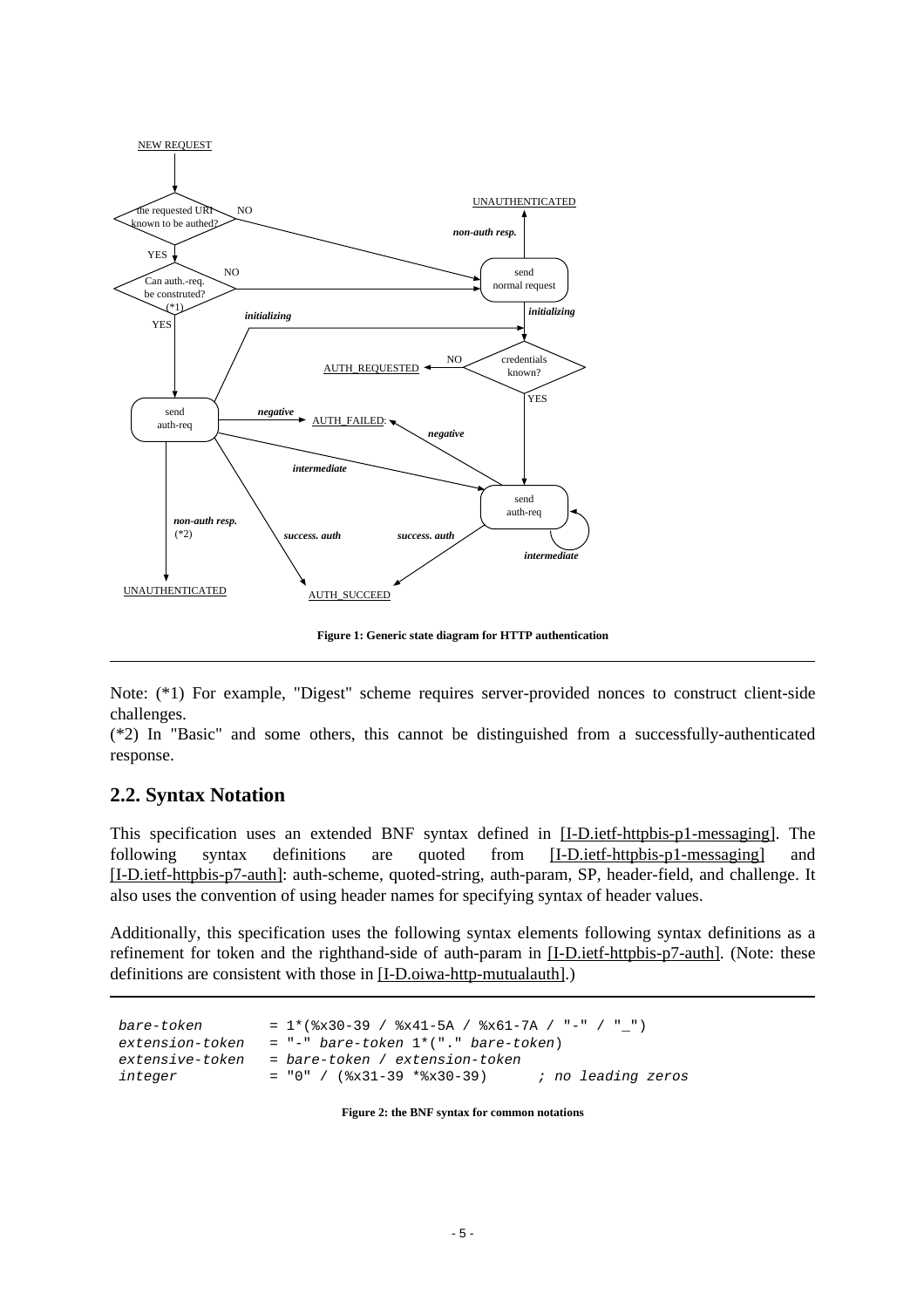Extensive-tokens are used in this protocol where the set of acceptable tokens may include private extensions. Any private extensions of this protocol MUST use the extension-tokens with format "-<token>.<domain-name>", where <domain-name> is a validly registered (sub-)domain name on the Internet owned by the party who defines the extensions.

## <span id="page-5-0"></span>**3. Optional Authentication**

The Optional-WWW-Authenticate header enables a non-mandatory authentication, which is not possible under the current HTTP authentication mechanism. In several Web applications, users can access the same contents as both a guest user and an authenticated user. In most Web applications, it is implemented using [HTTP cookies](#page-13-2) [RFC6265] and custom form-based authentications. The new authentication method using this message will provide a replacement for these authentication systems.

Servers MAY send HTTP successful responses (response code 200, 206 and others) containing the Optional-WWW-Authenticate header as a replacement of a 401 response when it is an authentication-initializing response. The Optional-WWW-Authenticate header MUST NOT be contained in 401 responses.

HTTP/1.1 200 OK Optional-WWW-Authenticate: Basic realm="xxxx"

Optional-WWW-Authenticate = challenge

 **Figure 3: BNF syntax for Optional-WWW-Authenticate header** 

The challenge contained in the Optional-WWW-Authenticate header are the same as those for a 401 responses corresponding for a same request. For authentication-related matters, an optional authentication request will have the same meaning as a 401 message with a corresponding WWW-Authenticate header (as an authentication-initializing response). (The behavior for other matters, such as caching, MAY be different between the optional authentication and 401 messages.)

A response with an Optional-WWW-Authenticate header SHOULD be returned from the server only when the request is either non-authenticated or authenticating to a wrong (not the server's expected) protection space. If a response is either an intermediate or a negative response to a client's authentication attempt, the server MUST respond with a 401 status response with a WWW-Authenticate header instead. Failure to comply this rule will make client not able to distinguish authentication successes and failures.

The server is NOT RECOMMENDED to include an Optional-WWW-Authenticate header in a positive response when a client's authentication attempt succeeds.

Whenever an authentication scheme support for servers to send some parameter which gives a hint of URL space for the corresponding protection space for the same realm (e.g. "path" or "domain"), servers requesting non-mandatory authentication SHOULD send such parameter with the response. Clients supporting non-mandatory authentication MUST recognize the parameter, and MUST send a request with an appropriate authentication credential in an Authorization header for any URI inside the specified paths.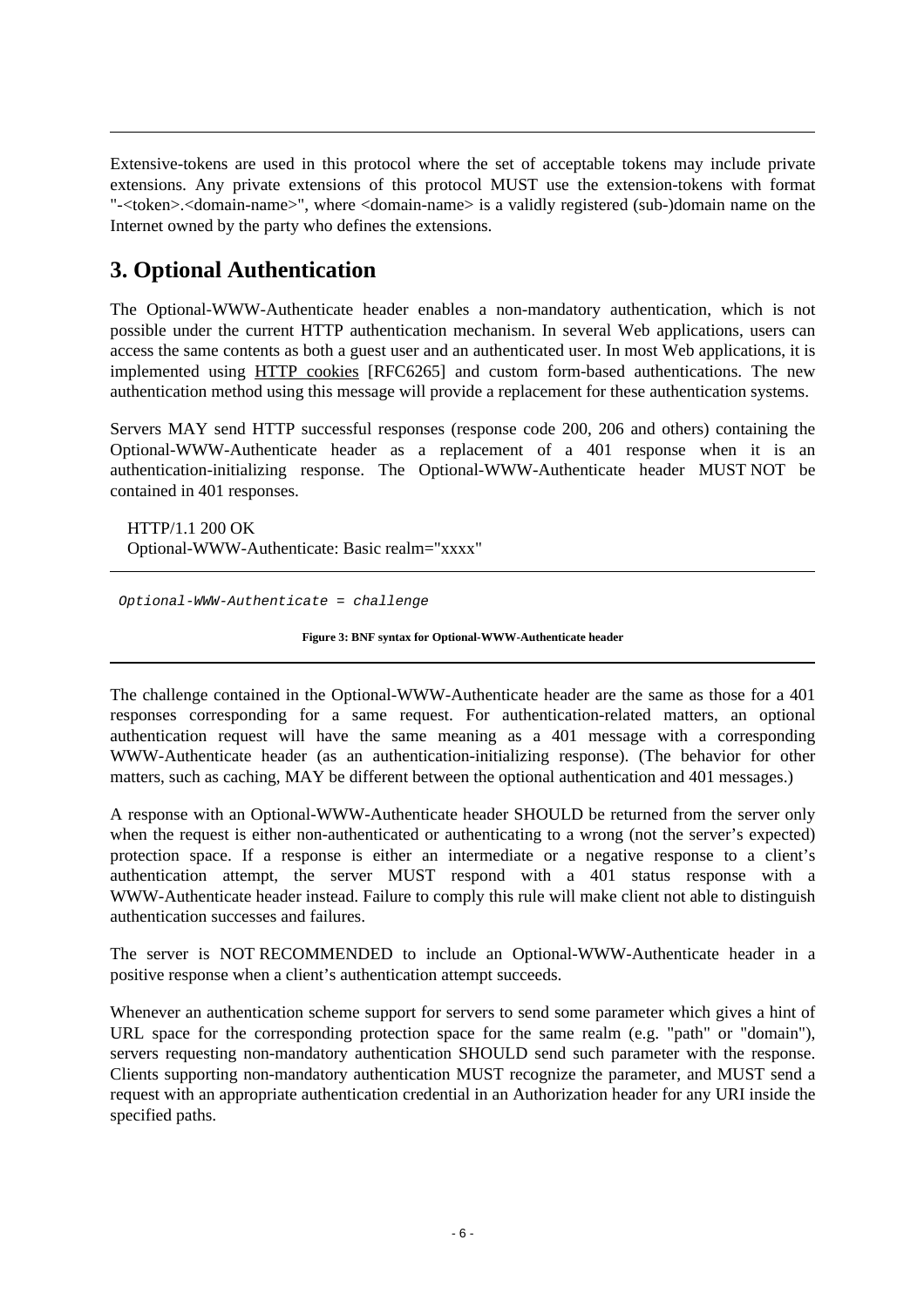Support of this header is OPTIONAL; Clients MAY also choose any set of authentication schemes for which optional authentication is supported (in other words, its support MAY be scheme-dependent). However, some authentication schemes MAY require mandatory/recommended support for this header, so that server-side applications MAY assume that clients supporting such schemes are likely to support the extension as well.

## <span id="page-6-0"></span>**4. Authentication-Control header**

Authentication-Control = auth-scheme 1\*SP 1#auth-param

 **Figure 4: the BNF syntax for the Authentication-Control header** 

The Authentication-Control header provides a more precise control of the client behavior for Web applications using an HTTP authentication protocol. This header is supposed to be generated in the application layer, as opposed to WWW-Authenticate headers which will be generated usually by the Web servers.

Support of this header is OPTIONAL, and clients MAY choose any subset of these parameters to be supported. The set of supported parameters MAY also be authentication scheme-dependent. However, some authentication schemes MAY require mandatory/recommended support for some or all of the features provided in this header.

The "auth-scheme" specified in this header and other authentication-related headers within the same message MUST be the same. If there are no authentication currently performed, and the auth-scheme contained in this header is not recognizable for the client, the whole header SHOULD be ignored.

The header contain one or more parameters, each of which is a name-value pair. The name of each parameter MUST be an extensive-token. Clients MUST ignore any unknown parameters contained in this header.

The type of parameter value depends on the parameter name as defined in the following subsections. Regardless of the type, however, the recipients SHOULD accept both quoted and unquoted representations of values as defined in HTTP. If it is defined as a string, it is encouraged to be sent in a quoted-string form. If it defined as a token (or similar) or an integer, the value SHOULD follow the corresponding ABNF syntax after possible unquoting of the quoted-string value (as defined in HTTP), and is encouraged to be sent in a unquoted form.

Server-side application SHOULD always be reminded that any parameters contained in this header MAY be ignored by clients. Also, even when a client accepts this header, users may always be able to circumvent semantics of this header. Therefore, if this header is used for security purposes, its use MUST be limited for providing some non-fundamental additional security measures valuable for end-users (such as client-side log-out for protecting against console takeover). Server-side application MUST NOT rely on the use of this header for protecting server-side resources.

#### <span id="page-6-1"></span>**4.1. Auth-style parameter**

Authentication-Control: Digest auth-style=modal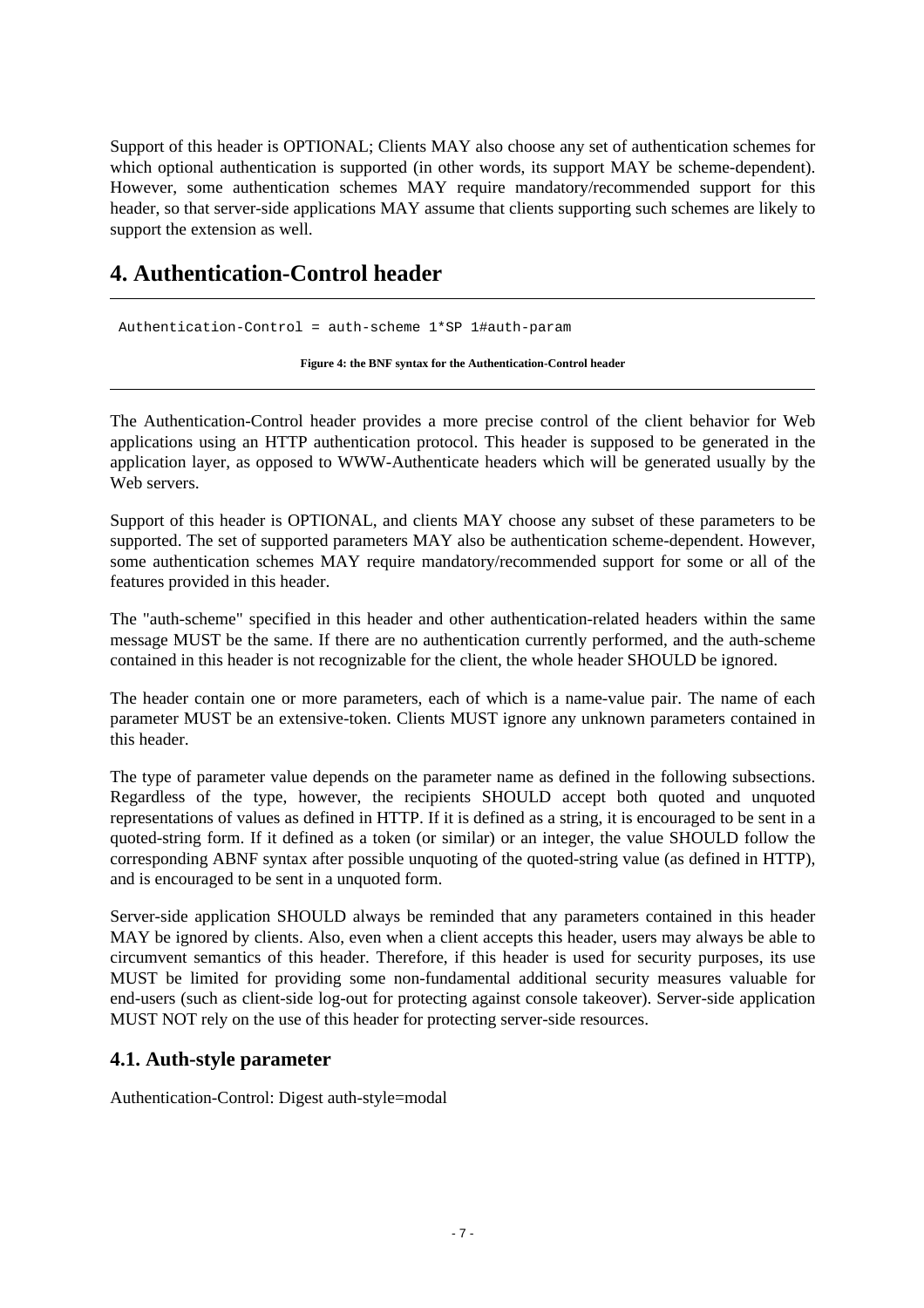The parameter "auth-style" specifies the server's preferences over user interface behavior for user authentication. This parameter can be included in any kind of responses, however, it is only meaningful for either authentication-initializing or negatively-authenticated responses. The value of this parameter MUST be one of the bare-tokens "modal" or "non-modal". When the Optional-WWW-Authenticate header is used, the value of this parameter MUST be disregarded and the value "non-modal" is implied.

The value "modal" means that the server thinks the content of the response (body and other content-related headers) is valuable only for users refusing authentication request. The clients are expected to ask the user a password before processing the content. This behavior is common for most of the current implementations of Basic and Digest authentication schemes.

The value "non-modal" means that the server thinks the content of the response (body and other content-related headers) is valuable for users before processing an authentication request. The clients are expected to first process the content and then provide users opportunities to perform authentication.

The default behavior for the clients is implementation-dependent, and clients MAY choose different defaults for different authentication schemes. The proposed default behavior is "modal" for all authentication schemes, but specifications for authentication schemes MAY propose a different default.

The above two different methods of authentication may introduce a observable difference of semantics when the response contains state-changing side effects; for example, it may change whether [Cookie](#page-13-2)  [headers](#page-13-2) [RFC6265] in 401 responses are processed or not. However, the server applications SHOULD NOT depend on both existence and non-existence of such side effects.

#### <span id="page-7-0"></span>**4.2. Location-when-unauthenticated parameter**

Authentication-Control: Mutual

location-when-unauthenticated="http://www.example.com/login.html"

The parameter "location-when-unauthenticated" specifies a location where any unauthenticated clients should be redirected to. This header may be used, for example, when there is a central login page for the entire Web application. The value of this parameter MUST be a string that contains an absolute URL location. If a given URL is not absolute, the clients MAY consider it a relative URL from the current location.

This parameter MAY be used with a 401 response for authentication-initializing response. It can also be contained, although NOT RECOMMENDED, in a positive response with an Optional-WWW-Authenticate header. The clients MUST ignore this parameter, when a response is either successfully-authenticated or intermediately-authenticated. The clients SHOULD ignore this parameter when a response is a negatively-authenticated one (the case is unlikely to happen, though).

When a client receives an authentication-initiating response with this parameter, if the client has to ask users for authentication credentials, the client will treat the entire response as if it were a 303 "See Other" response with a Location header that contains the value of this parameter (i.e., client will be redirected to the specified location with a GET request). Unlike a normal 303 response, if the client can process authentication without the user's interaction, this parameter MUST be ignored.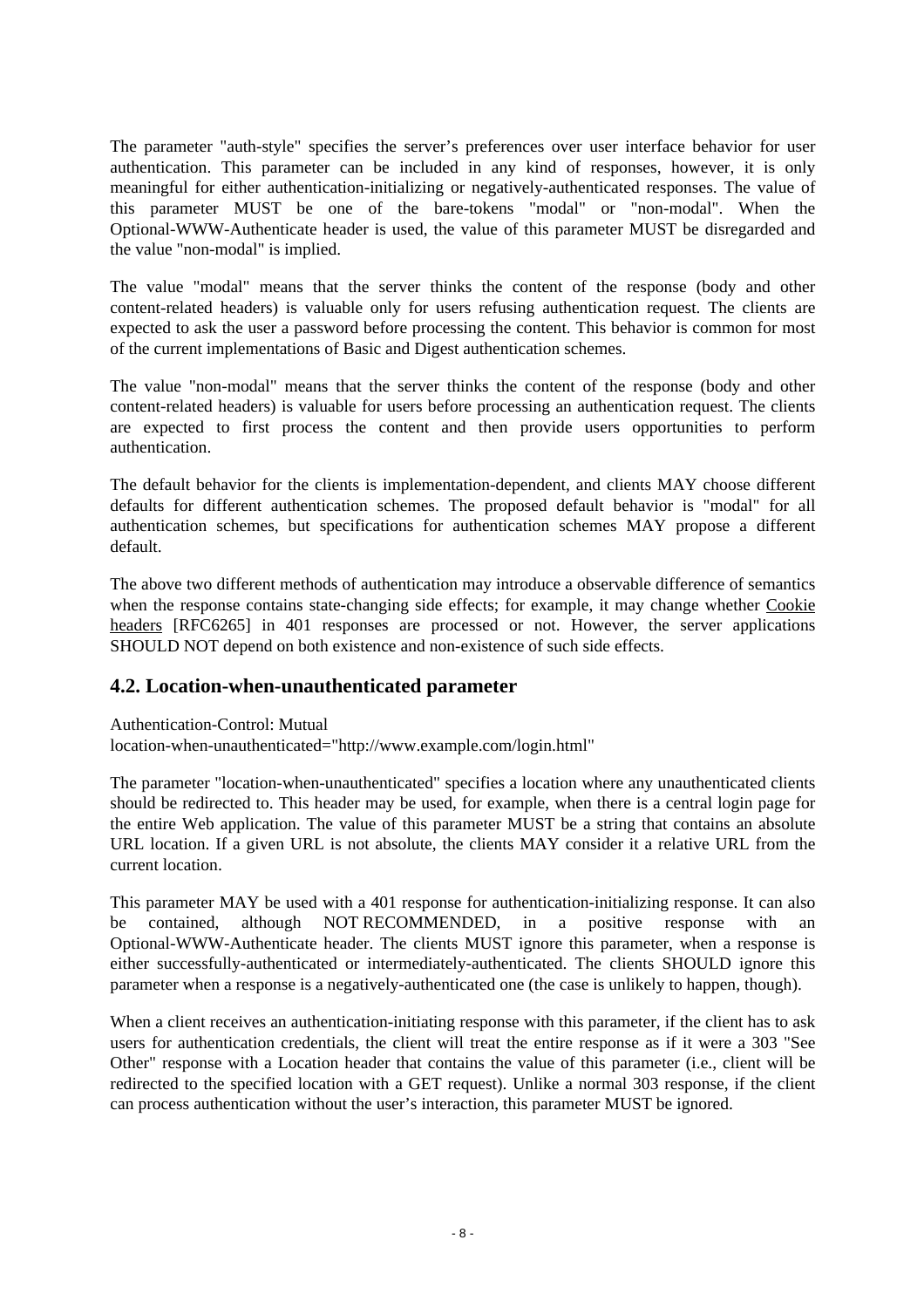#### <span id="page-8-0"></span>**4.3. No-auth parameter**

Authentication-Control: Basic no-auth=true

The parameter "no-auth" is a variant of the location-when-unauthenticated parameter; it specifies that new authentication attempt is not to be performed on this location for better user experience, without specifying the redirection on the HTTP level. This header may be used, for example, when there is a central login page for the entire Web application, and when a (Web content's level) explicit interaction of users is desired before authentications. The value of this parameter MUST be a token "true". If the value is incorrect, client MAY ignore this parameter.

This parameter MAY be used with authentication-initiating responses. It can also be contained, although NOT RECOMMENDED, in a positive response with an Optional-WWW-Authenticate header. The clients MUST ignore this parameter, when a response is either successfully-authenticated or intermediately-authenticated. The clients SHOULD ignore this parameter when a response is a negatively-authenticated one (the case is unlikely to happen, though).

When a client receives an authentication-initiating response with this parameter, if the client has to ask users for authentication credentials, the client will ignore the WWW-Authenticate header contained in the response and treat the whole response as a normal negative 4xx-class response instead of giving user an opportunity to start authentication. If the client can process authentication without the user's interaction, this parameter MUST ignored.

This parameter SHOULD NOT be used along with the location-when-unauthenticated parameter. If both were supplied, clients MAY choose which one is to be honored.

This parameter SHOULD NOT be used as any security measures to prevent authentication attempts, as it is easily circumvented by users. This parameter SHOULD be used solely for improving user experience of web applications.

#### <span id="page-8-1"></span>**4.4. Location-when-logout parameter**

Authentication-Control: Digest location-when-logout="http://www.example.com/byebye.html"

The parameter "location-when-logout" specifies a location where the client is to be redirected when the user explicitly request a logout. The value of this parameter MUST be a string that contains an absolute URL location. If a given URL is not absolute, the clients MAY consider it a relative URL from the current location.

This parameter MAY be used with successfully-authenticated responses. If this parameter is contained in other kinds of responses, the clients MUST ignore this parameter.

When the user requests to terminate an authentication period, and if the client currently displays a page supplied by a response with this parameter, the client will be redirected to the specified location by a new GET request (as if it received a 303 response). The log-out operation (e.g. erasing memories of user name, authentication credential and all related one-time credentials such as nonce or keys) SHOULD occur before processing a redirection.

When the user requests to terminate an authentication period, if the client supports this parameter but the server response does not contain this parameter, the client's RECOMMENDED behavior is as follows: if the request corresponding to the current content was idempotent (e.g. GET), reload the page without the authentication credential. If the request was non-idempotent (e.g. POST), keep the current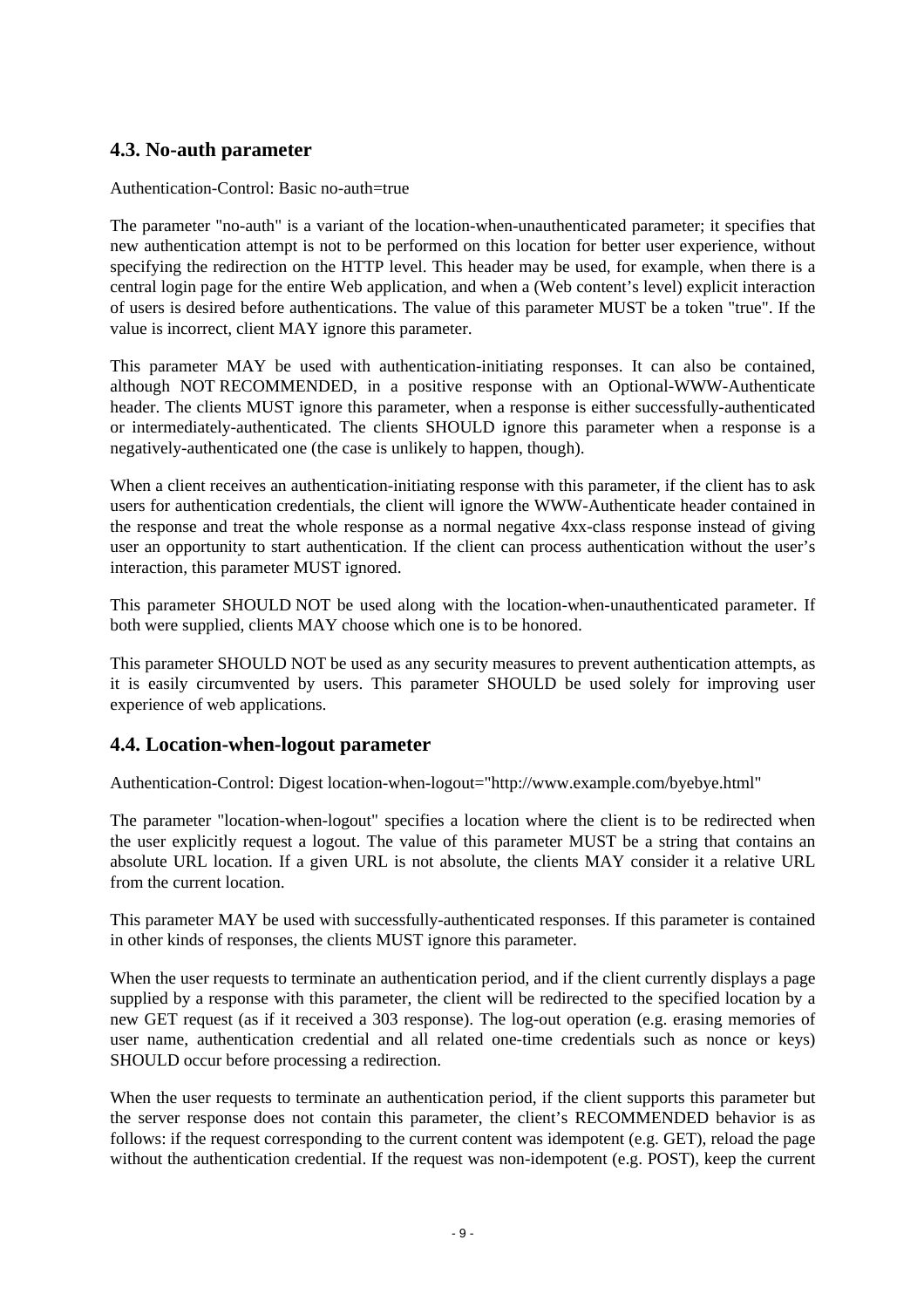content as-is and simply forget the authentication status. The client SHOULD NOT replay a non-idempotent request without the user's explicit approval.

Web applications are encouraged to send this parameter with an appropriate value for any responses (except those with redirection (3XX) statuses) for non-GET requests.

#### <span id="page-9-0"></span>**4.5. Logout-timeout**

Authentication-Control: Basic logout-timeout=300

The parameter "logout-timeout", when contained in a successfully-authenticated response, means that any authentication credentials and states related to the current protection space are to be discarded if a time specified in this header (in seconds) has been passed from the time received. The value MUST be an integer. As a special case, the value 0 means that the client is requested to immediately log-out from the current authentication space and revert to an unauthenticated status. This does not, however, mean that the long-term memories for the passwords (such as the password reminders and auto fill-ins) should be removed. If a new timeout value is received for the same authentication space, it cancels the previous timeout and sets a new timeout.

### <span id="page-9-1"></span>**5. Usage examples (informative)**

This section shows some examples for applying this extension to typical Web-sites which are using Forms and cookies for managing authentication and authorization. The content of this section is not normative and for illustrative purposes only.

We assume that all features described in the previous sections are implemented in clients (Web browsers). We also assume that browsers will have a user interface which allows users to deactivate (log-out from) current authentication sessions. If this assumption is not hold, texts below provides another approach with de-authentication pages used instead of such a UI.

Without explicit notices, all settings described below are to be applied with Authentication-Control headers, and these can be sent to clients regardless of authentication statuses (these will be silently ignored whenever not effective).

#### <span id="page-9-2"></span>**5.1. Example 1: a portal site**

This subsection provides an example application for a site whose structure is somewhat similar to conventional portal sites. In particular, most of web pages are available for guest (unauthenticated) users, and if authentication is performed, contents of these pages are customized for each user. We assume the site has the following kinds of pages currently:

- Content pages.
- Pages/mechanism for performing authentication:
	- There is one page which asks a user name and a password using a HTML POST form.
	- $\circ$  After the authentication attempt, the user will be redirected to either the page which is previously displayed before the authentication, or some specific page.
- <span id="page-9-3"></span>A de-authentication (log-out) page.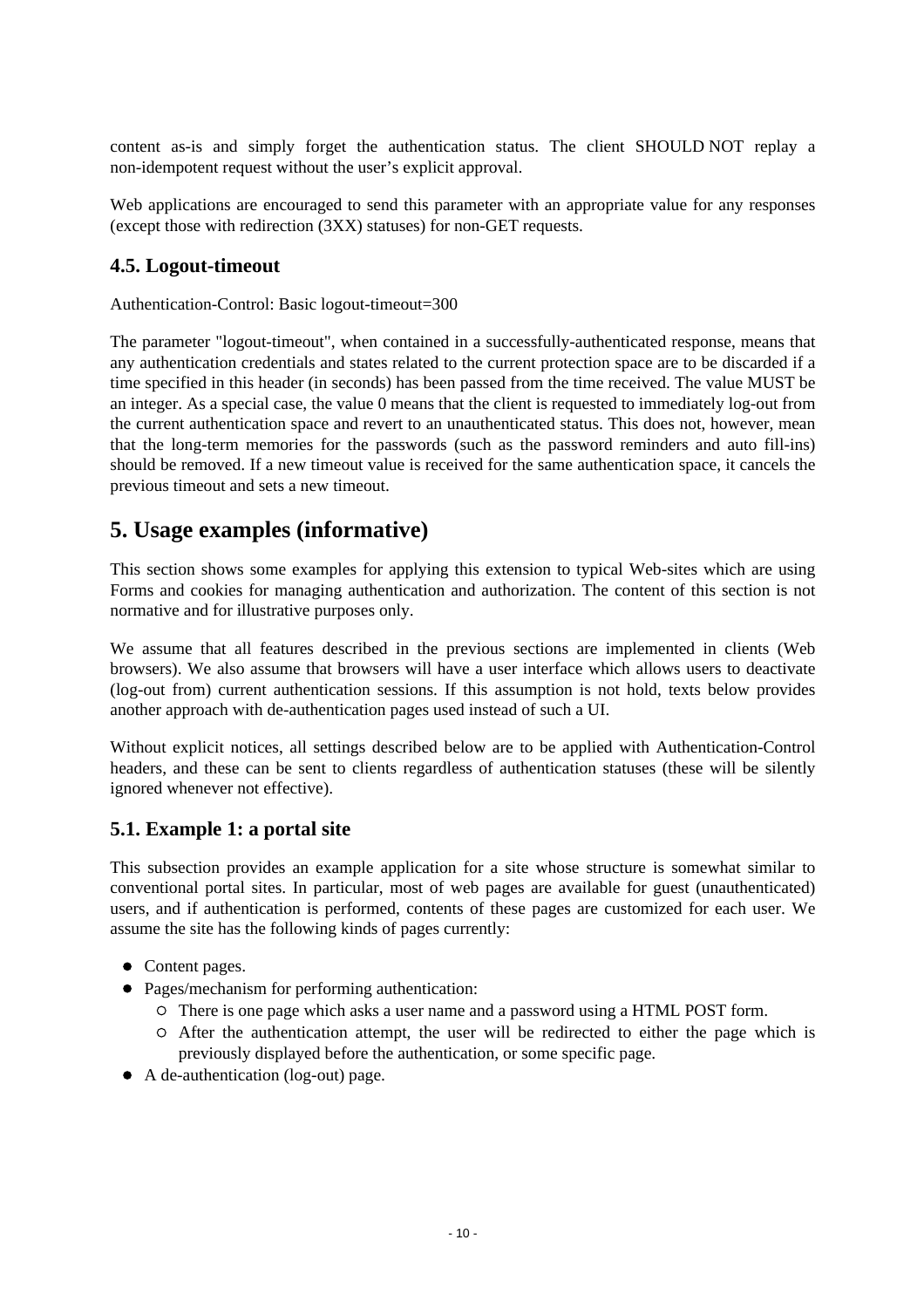#### **5.1.1. Case 1: a simple application**

When such a site does not need a specific actions upon log-in and log-out, the following simple settings can be used.

- Set up an optional authentication to all pages available to guests. Set up an Authentication-Control header with "auth-style=non-modal" setting.
- If there are pages only available to authenticated users, Set up a mandatory authentication with "auth-style=non-modal" setting.
- No specific pages for authentication is needed. It will be performed automatically, directed by the above setting.
- A de-authentication page is also not needed. If the site will have one, put "logout-timeout=0" there.
- For all pages for POST requests, it is advisable to have "location-when-logout=<some page>".

#### <span id="page-10-0"></span>**5.1.2. Case 2: specific action required on log-out**

If the site needs a specific actions upon log-out, the following settings can be used.

- All shown in the Case 1 are to be applied.
- For all pages, set up the Authentication-Control header "location-when-logout=<de-authentication page>".
- In de-authentication pages, no specific set-up is needed. If there is any direct links to it, put "logout-timeout=0".

#### <span id="page-10-1"></span>**5.1.3. Case 3: specific page displayed before log-in**

If the site needs to display a specific page before log-in actions (some announces, user notices, or even advertisements), the following settings can be applied.

- Set up an optional authentication to all pages available to guest. Set up an Authentication-Control header with "no-auth=true". Put a link to a specific log-in page in contents.
- If there are pages only available to authenticated users, Set up a mandatory authentication with "location-when-unauthenticated=<the log-in page>".
- For the specific log-in page, Set up a mandatory authentication.
- For all pages for POST requests, it is advisable to have "location-when-logout=<some page>", too.
- De-authentication pages are not needed. If the site will have one, put "logout-timeout=0".

#### <span id="page-10-2"></span>**5.2. Example 2: authenticated user-only sites**

If almost all pages in the target site requires authentication (e.g., an Internet banking site), or there are no needs to support both unauthenticated and authenticated users on the same resource, the setting will become somewhat simple. The following are an example to realize such a site:

- Set up a mandatory authentication to all pages available to authenticated. Set up an Authentication-Control header with "auth-style=non-modal" setting.
- Set up a handler for the 401-status which requests users to authenticate.
- For all pages for POST requests, it is advisable to have "location-when-logout=<some page>", too.
- De-authentication pages are not needed. If the site will have one, put "logout-timeout=0" there.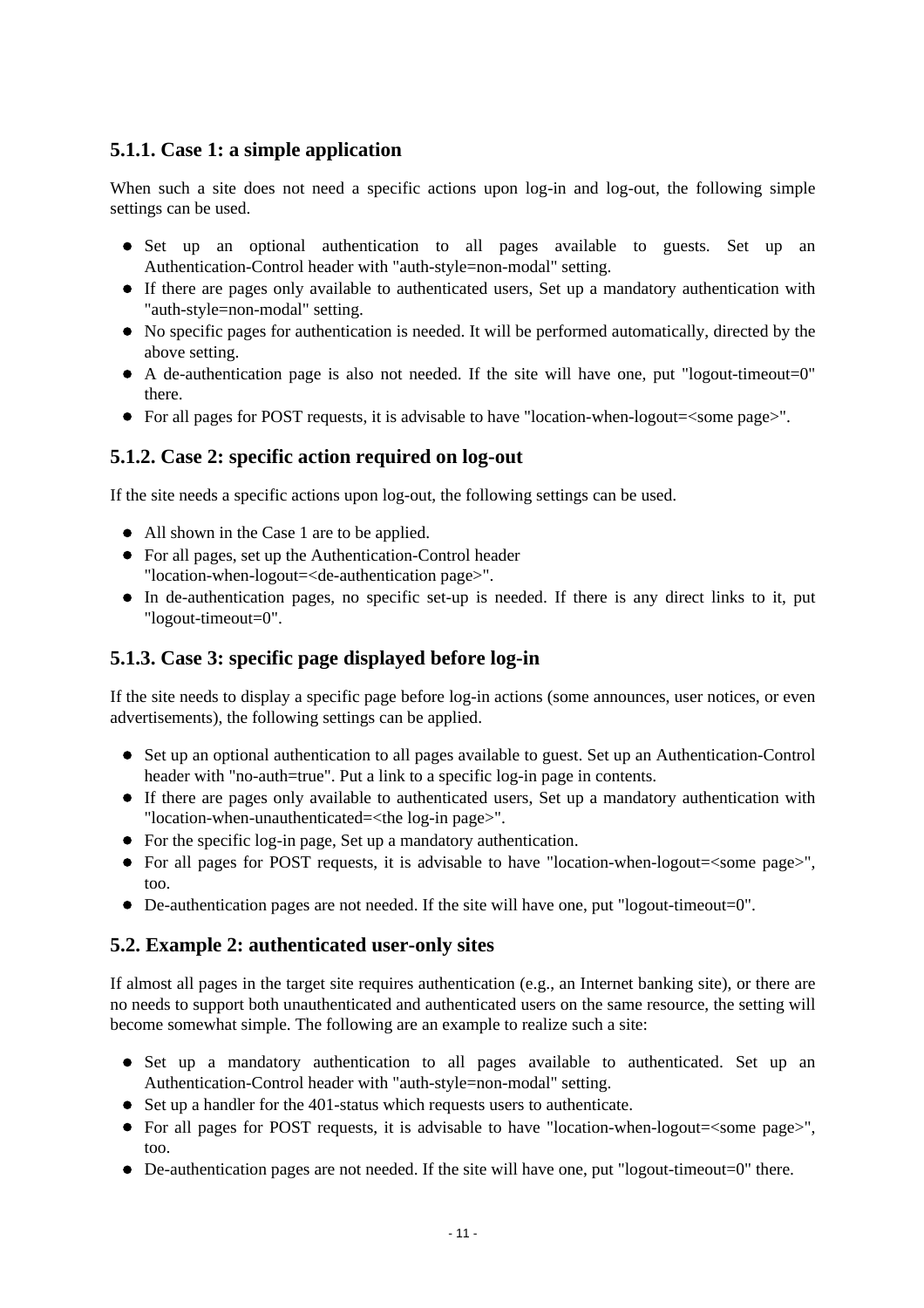#### <span id="page-11-0"></span>**5.3. When to use Cookies**

In the current Web sites using Form-based authentications, [Cookies](#page-13-2) [RFC6265] are used for managing both authorization and application sessions. Using the extensions in this document, the former features will be provided by using (extended) HTTP authentication/authorization mechanisms. In some cases, there will be some ambiguous situations whether some functions are authorization management or session management. The following hints will be helpful for deciding which features to be used.

- If there is a need to serve multiple sessions for a single user using multiple browsers concurrently, use a Cookie for distinguishing between sessions for the same user. (C.f. if there is a need to distinguish sessions in the same browser, [HTML5 Web Storage](#page-13-2) [W3C.CR-webstorage-20111208] features may be used instead of Cookies.)
- If a web site is currently deploying a session time-out feature, consider who benefits from the feature. In most cases, the main requirement for such feature is to protect users from their consoles and browsers hijacked (i.e. benefits are on the users' side). In such cases, the time-out features provided in this extension may be used. On the other hand, the requirements is to protect server's privilege (e.g. when some regulations require to limit the time difference between user's two-factor authentication and financial transaction commitment; the requirement is strictly on the servers' side), that should be managed on the server side using Cookies or other session management mechanisms.

#### <span id="page-11-1"></span>**5.4. Parallel deployment with Form/Cookie authentications**

In some transition periods, sites may need to support both HTTP-layer and Form-based authentications. The following example shows one way to achieve that.

- If Cookies are used even for HTTP-authenticated users, each session determined by Cookies should identify which authentication are used for the session.
- First, set up any of the above settings for enabling HTTP-layer authentication.
- For unauthenticated users, put the following things to the Web pages, unless the client supports this extension and HTTP-level authentication.
	- For non-mandatory authenticated pages, put a link to Form-based authenticated pages.
	- For mandatory authenticated pages, either put a link to Form-based authenticated pages, or put a HTML-level redirection (using META element) to such pages.
- In Form-based authenticated pages, if users are not authenticated, it may have a diversion for HTTP-level authentication by "location-when-unauthenticated" setting.
- <span id="page-11-2"></span>Users are identified for authorizations and content customizations by the following logic.
	- First, check the result of the HTTP-level authentication. If there is a Cookie session tied to a specific user, both ones should match.
	- If the user is not authenticated on the HTTP-level, use the conventional Form-based method to determine the user.
	- If there is a Cookie tied to an HTTP authentication, but there is no corresponding HTTP authentication result, that session will be discarded (because it means that authentication is deactivated by the corresponding user).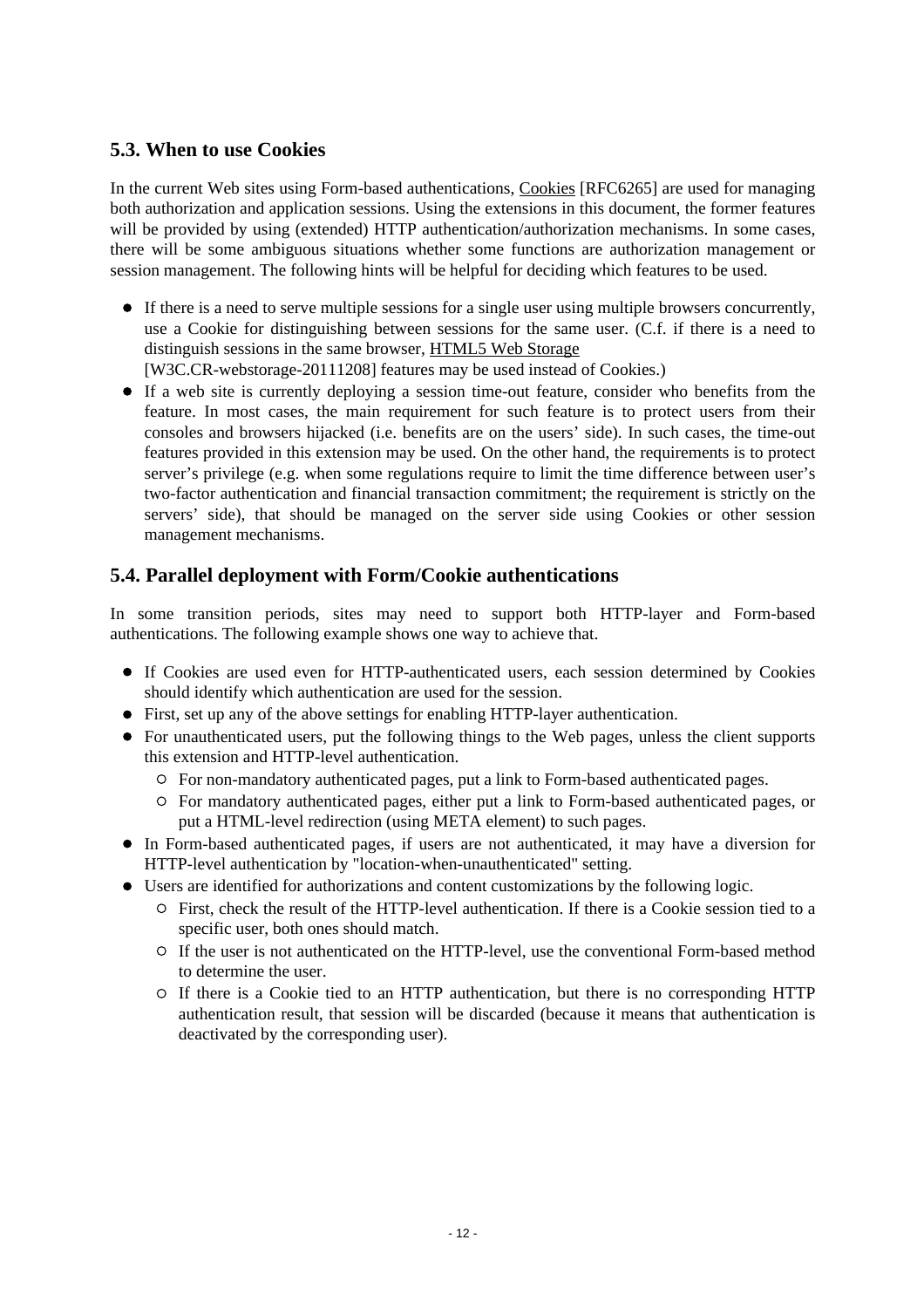## <span id="page-12-3"></span>**6. Methods to extend this protocol**

If a private extension to this protocol is implemented, it MUST use the extension-param to avoid conflicts with this protocol and other future official extensions.

Extension-tokens MAY be freely used for any non-standard, private, and/or experimental uses. The extension-tokens MUST be with format "-<br/>bare-token>.<domain-name>", where <domain-name> is a validly registered (sub-)domain name on the Internet owned by the party who defines the extensions. Unknown parameter names are to be ignored regardless of whether it is extension-tokens or bare-tokens.

## <span id="page-12-0"></span>**7. IANA Considerations**

Tokens used for the authentication control parameters may be either extension-tokens or bare-tokens as outlined in [Section 2.2.](#page-4-0) When bare-tokens are used in this protocol, these MUST be allocated by IANA. Any tokens used for non-private, non-experimental parameters are RECOMMENDED to be registered to IANA, regardless of the kind of tokens used.

To acquire registered tokens, a specification for the use of such tokens MUST be available as a publicly-accessible documents, as outlined as "Specification Required" level in [\[RFC5226\].](#page-13-2)

Note: More formal declarations will be added in the future drafts to meet the RFC 5226 requirements.

## <span id="page-12-1"></span>**8. Security Considerations**

The purpose of the log-out timeout feature in the Authentication-control header is to protect users of clients from impersonation caused by an attacker having access to the same console. Server application implementors SHOULD be aware that the directive may always be ignored by either malicious clients or clients not supporting this extension. If the purpose of introducing a timeout for an authentication period is to protect server-side resources, such features MUST be implemented by other means such as [HTTP Cookies](#page-13-2) [RFC6265].

All parameters in Authentication-Control header SHOULD NOT be used for any security-enforcement purposes. Server-side applications MUST be implemented always considering that the header may be either ignored by clients or even bypassed by users.

### **9. References**

#### <span id="page-12-2"></span>**9.1. Normative References**

| $[I-D.ietf-httbbis-p1-messaging]$ | Fielding, R., Lafon, Y., and J. Reschke, "HTTP/1.1, part 1:<br>URIs, Connections, and Message Parsing,"<br>draft-ietf-httpbis-p1-messaging-19 (work in progress),<br>March 2012 (TXT). |
|-----------------------------------|----------------------------------------------------------------------------------------------------------------------------------------------------------------------------------------|
| $[I-D.ietf-httpbis-p7-auth]$      | Fielding, R., Lafon, Y., and J. Reschke, "HTTP/1.1, part 7:<br>Authentication," draft-ietf-httpbis-p7-auth-19 (work in<br>progress), March 2012 (TXT).                                 |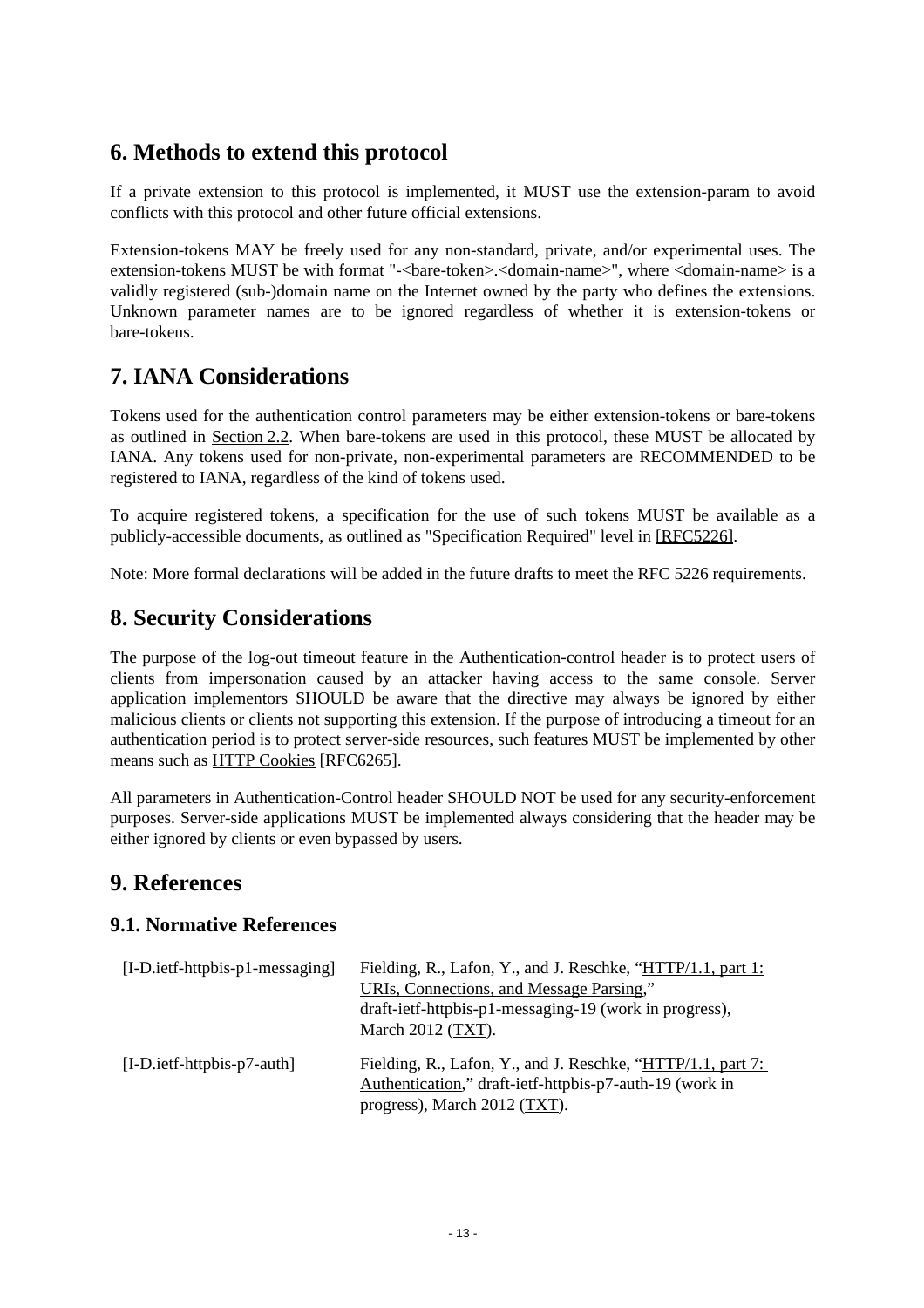<span id="page-13-2"></span>

| [RFC2119] | Bradner, S., "Key words for use in RFCs to Indicate<br>Requirement Levels," BCP 14, RFC 2119, March 1997 (TXT,<br>HTML, XML).          |
|-----------|----------------------------------------------------------------------------------------------------------------------------------------|
| [REC5226] | Narten, T. and H. Alvestrand, "Guidelines for Writing an<br>IANA Considerations Section in RFCs," BCP 26, RFC 5226,<br>May 2008 (TXT). |

#### <span id="page-13-0"></span>**9.2. Informative References**

| [I-D.oiwa-http-mutualauth]       | Oiwa, Y., Watanabe, H., Takagi, H., Kihara, B., Hayashi, T.,<br>and Y. Ioku, "Mutual Authentication Protocol for HTTP,"<br>draft-oiwa-httpbis-mutualauth-00 (work in progress),<br>June 2012. |
|----------------------------------|-----------------------------------------------------------------------------------------------------------------------------------------------------------------------------------------------|
| [REC6265]                        | Barth, A., "HTTP State Management Mechanism,"<br>RFC 6265, April 2011 (TXT).                                                                                                                  |
| [W3C.CR-webstorage- $20111208$ ] | Hickson, I., "Web Storage," World Wide Web Consortium<br>CR CR-webstorage-20111208, December 2011 (HTML).                                                                                     |

#### **Appendix A. (Informative) Applicability of features for each messages**

This section provides cross-reference table about applicability of each features provided in this specification for each kinds of responses described in [Section 2.1.](#page-2-2) The table provided in this section is for informative purposes only.

|                     |                    |                   | init. success. intermed. neg. |              |
|---------------------|--------------------|-------------------|-------------------------------|--------------|
| Optional auth.      | $\Omega$           | n                 | N                             | N            |
| auth-style          | $\left( \ \right)$ |                   |                               |              |
| loc.-when-unauth. O |                    |                   |                               | $\mathbf{1}$ |
| no-auth             | $\Omega$           |                   |                               | i            |
| loc.-when-logout    |                    | $\mathbf{\Omega}$ |                               |              |
| logout-timeout      |                    |                   |                               |              |

Legends:

 $O = MAY$  contain;  $n = SHOULD NOT$  contain;  $N = MUST NOT$  contain

 $i =$  SHOULD be ignored; I = MUST be ignored;

 $-$  = meaningless (to be ignored)

#### <span id="page-13-1"></span>**Appendix B. (Informative) Draft Notes**

Things which might be considered for future revisions: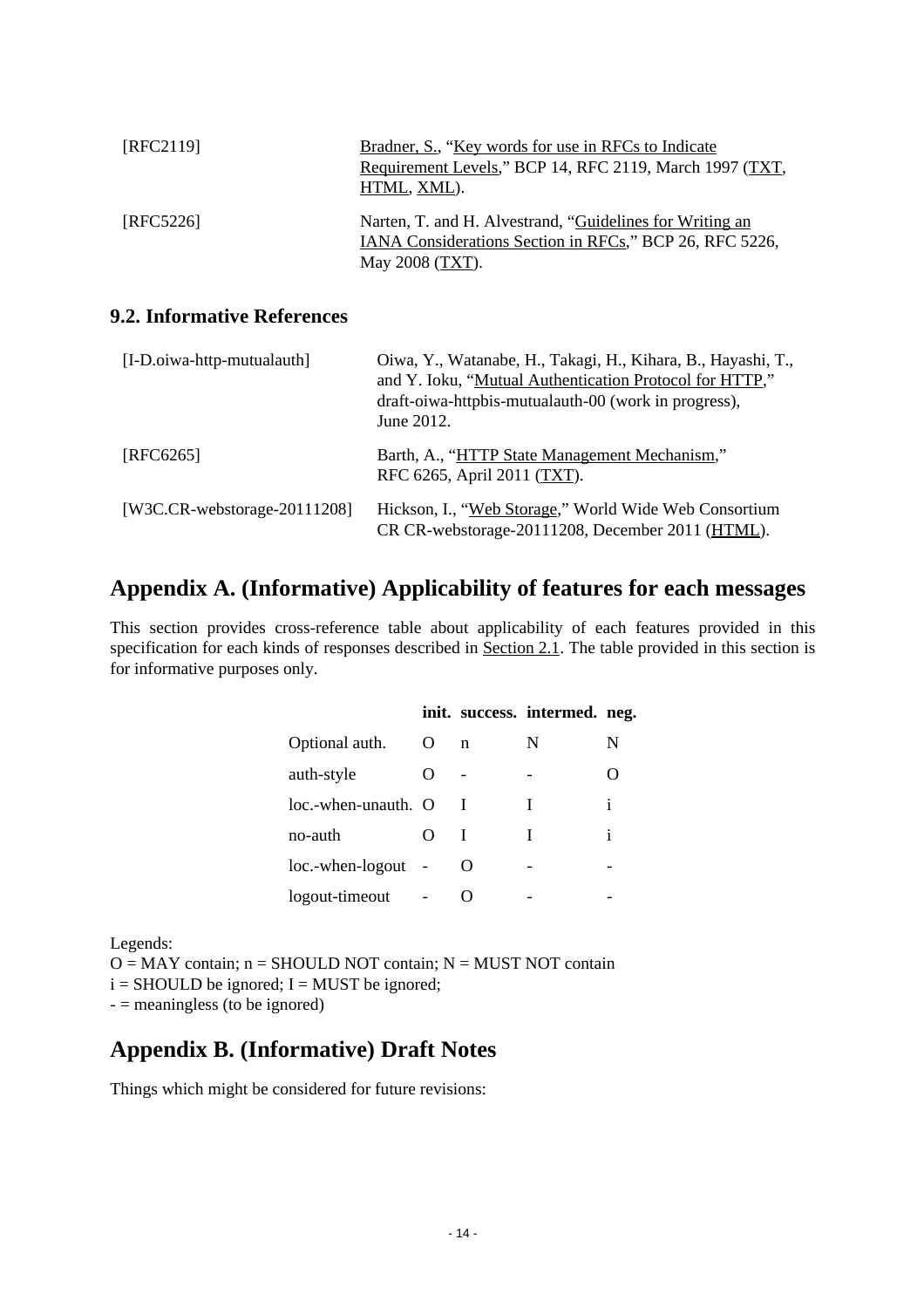In [\[I-D.ietf-httpbis-p7-auth\],](#page-12-3) meaning of WWW-Authenticate headers in non-401 responses are defined as "supplying credentials (or different credentials) might affect the response". This clarification change leaves a way for using 200-status responses along with a WWW-Authenticate header for providing optional authentication. Incorporating this possibility, however, needs more detailed analysis on the behavior of existing clients and intermediate proxies for such possibly-confusing responses. Optional-WWW-Authenticate is safer, at least for minimum backward compatibility, because clients not supporting this extension will consider this header as an unrecognized entity-header, possibly providing opportunity for silently falling-back to application-level authentications.

## <span id="page-14-0"></span>**Appendix C. (Informative) Draft Change Log**

## <span id="page-14-1"></span>**C.1. Changes in HttpBis revision 00**

None.

## <span id="page-14-2"></span>**C.2. Changes in revision 02**

Added usage examples.

## <span id="page-14-3"></span>**C.3. Changes in revision 01**

• Syntax notations and parsing semantics changed to match httpbis style.

## <span id="page-14-4"></span>**C.4. Changes in revision 00**

- Separated from HTTP Mutual authentication proposal (-09).
- Adopting httpbis works as a referencing point to HTTP.
- Generalized, now applicable for all HTTP authentication schemes.
- Added "no-auth" and "auth-style" parameters.
- Loosened standardization requirements for parameter-name tokens registration.

## <span id="page-14-5"></span>**Authors' Addresses**

 Yutaka Oiwa National Institute of Advanced Industrial Science and Technology Research Institute for Secure Systems Tsukuba Central 2 1-1-1 Umezono Tsukuba-shi, Ibaraki JP Email: mutual-auth-contact-ml@aist.go.jp

 Hajime Watanabe National Institute of Advanced Industrial Science and Technology

 Hiromitsu Takagi National Institute of Advanced Industrial Science and Technology